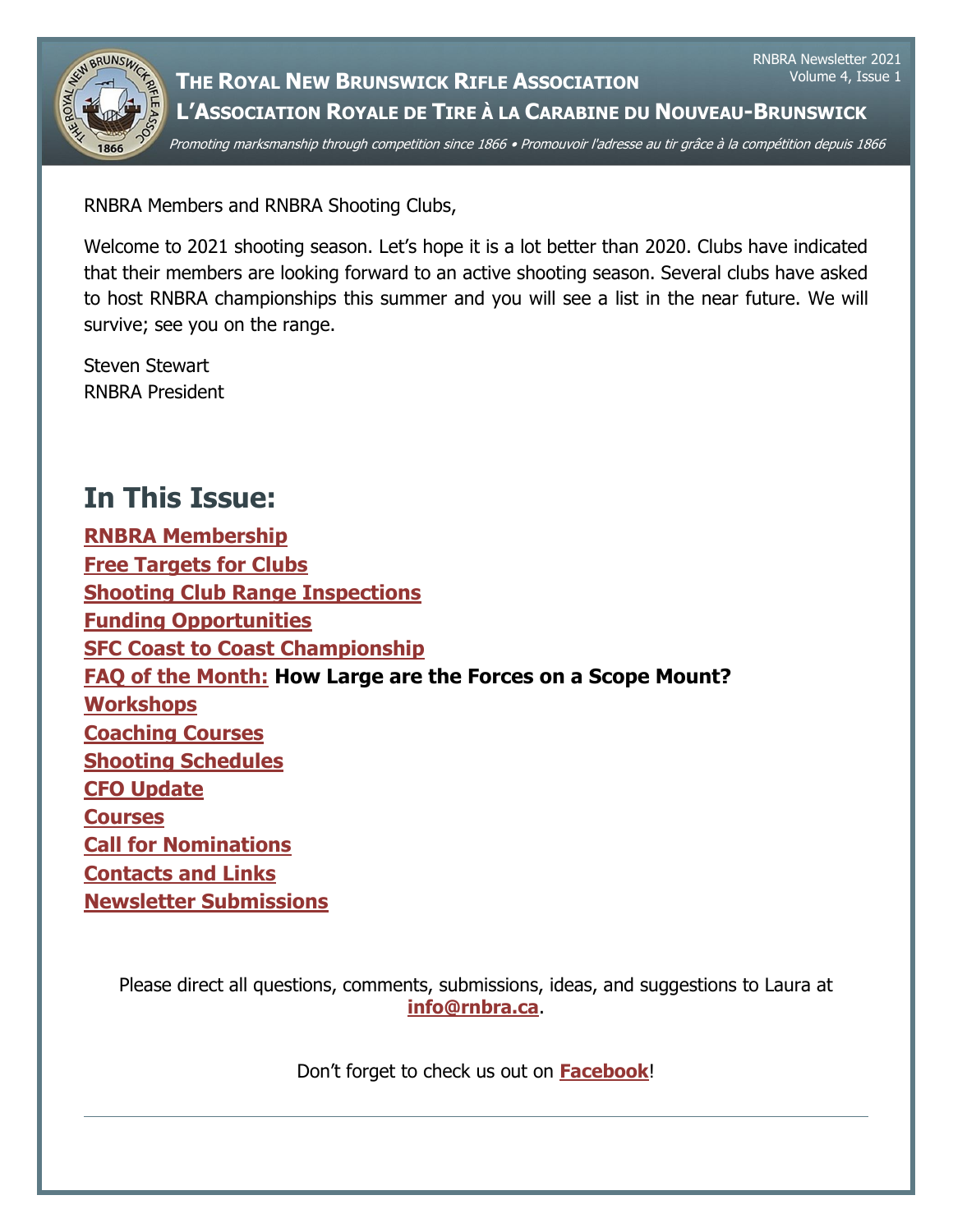## <span id="page-1-0"></span>**RNBRA Membership**

New and renewing Members and Clubs can complete their 2021 membership online by going to **[rnbra.ca/membership-form](http://rnbra.ca/membership-form/)**. You can submit the form online or print off a copy and mail it in.

Membership fees can be paid by Email Money Transfer (preferred method) or by mailing a cheque or money order. Once payment is received you will receive a card in the mail.

Don't forget to renew your club affiliation for 2021. Affiliated clubs receive a number of benefits including:

- Funding for programs, special events and matches
- Free paper targets for rifle, pistol, rimfire and centrefire shooting
- Free advice and pre-inspections of ranges
- One individual membership for your Club Representative

\*NEW\* For 2021, the maximum club affiliation fee is \$200 regardless of the number of members you had in 2020. Please complete the **[online form](https://rnbra.ca/membership-form/club-affiliation-form/)** for our records, but you will not have to pay more than \$200.

## **[Back to Top](#page-0-0)**

## <span id="page-1-1"></span>**Free Paper Targets for Affiliated Clubs**



The RNBRA will be distributing 200 paper targets to all interested affiliated clubs. Targets are 16x16". Contact **[Steven Stewart](mailto:smskew@rogers.com?subject=Paper%20Targets)** to make delivery arrangements. Additional targets can be purchased at \$40 per 200 targets.

#### **[Back to Top](#page-0-0)**

# <span id="page-1-2"></span>**Shooting Club Range Inspections**

The RNBRA can provide range pre-inspections and advice for affiliated clubs looking to meet the NB Government shooting range construction requirements. We can also provide, upon request, a copy of the *Standards for Design and Construction of Shooting Ranges in New Brunswick* issued by the Chief Provincial Firearms Office. For more information, email **[info@rnbra.ca](mailto:info@rnbra.ca?subject=Range%20Inspections)**.

Federal: **[Shooting Clubs and Shooting Ranges Regulations](https://laws-lois.justice.gc.ca/PDF/SOR-98-212.pdf)**

Provincial: **[Shooting Range Leasing Policy](https://www2.gnb.ca/content/dam/gnb/Departments/nr-rn/pdf/en/ForestsCrownLands/2017-12-08_shooting_range_policy.pdf)**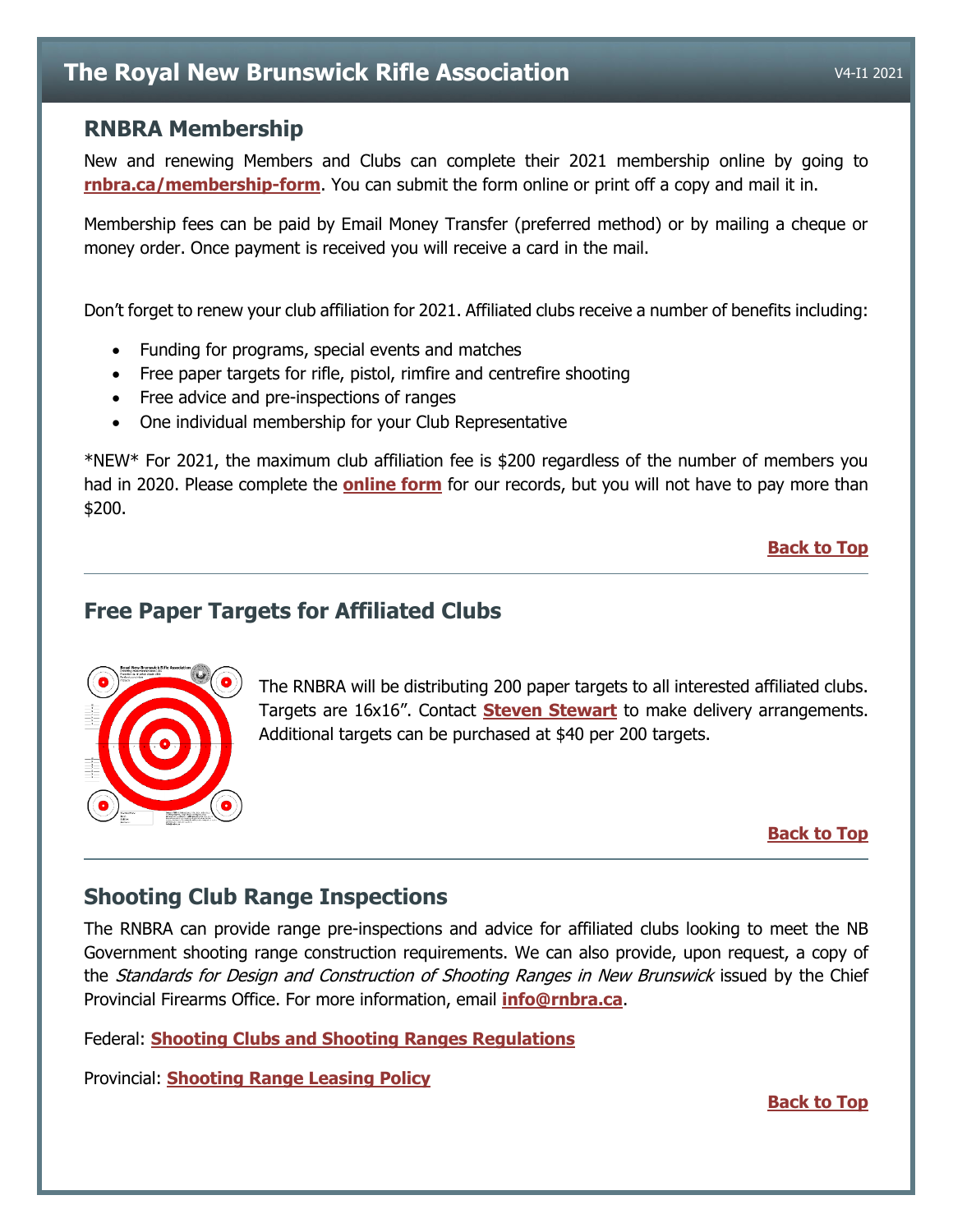# <span id="page-2-0"></span>**Funding Opportunities**

### **New Brunswick Athlete Assistance Program**

The NBAAP provides direct financial assistance to high-performance athletes who have achieved significant results at the national or international level as well as athletes who have demonstrated a strong potential to earn a spot on a junior or senior national team. The Sport and Recreation Branch has issued the following:

We understand that athletes have been greatly impacted by the effects of COVID-19 and have had to modify their training programs to continue their development. The Evaluation Committee will allow for much greater flexibility this year given that sporting events have been cancelled or postponed.

There are 5 Tiers of funding available from \$500 to \$6000. More information, including eligibility and the application form are available **[online here](https://www2.gnb.ca/content/gnb/en/services/services_renderer.201010.Sport-_Athlete_Assistance_Grant.html)**. Questions can be directed to **[jason.arseneault@gnb.ca](mailto:jason.arseneault@gnb.ca)**.

•••

## **Go NB Grant Program**

The Go NB Program has four funding opportunities available for Provincial Sports Organizations and Local Community Sport and Recreation Organizations (clubs):

- Leadership Development Grant
- Physical Literacy Development Grant
- Persons with a Disability Development Grant
- Women and Girls Development Grant

Program guidelines are available **[here](https://www2.gnb.ca/content/dam/gnb/Departments/thc-tpc/pdf/Sport/20162017ExternalGuidelines.pdf)**.

**Youth Program Funding Opportunity**

The RNBRA strives to support youth interested in the shooting sports and has established a Youth Program Fund. Any affiliated club with a youth program or trying to start one may make a request for funding support.

•••

Youth programs may include: specific competitions for under 19, supporting youths who travel to competitions, courses or workshops for youth shooting, holding a Youth Day at your club, etc. Send requests to Laura at **[info@rnbra.ca](mailto:info@rnbra.ca?subject=Youth%20Program%20Funding)**.

•••

## **COVID-19 Funding**

The RNBRA has received a portion of the COVID Emergency Support Fund for Sport Organizations. If your club or section is facing COVID-related challenges, please let us know and we may be able to assist. For additional support or information, visit the **[Sport & Rec website](https://www2.gnb.ca/content/gnb/en/departments/thc/Sport.html)**. Send funding requests to Laura at **[info@rnbra.ca](mailto:info@rnbra.ca?subject=Youth%20Program%20Funding)**.

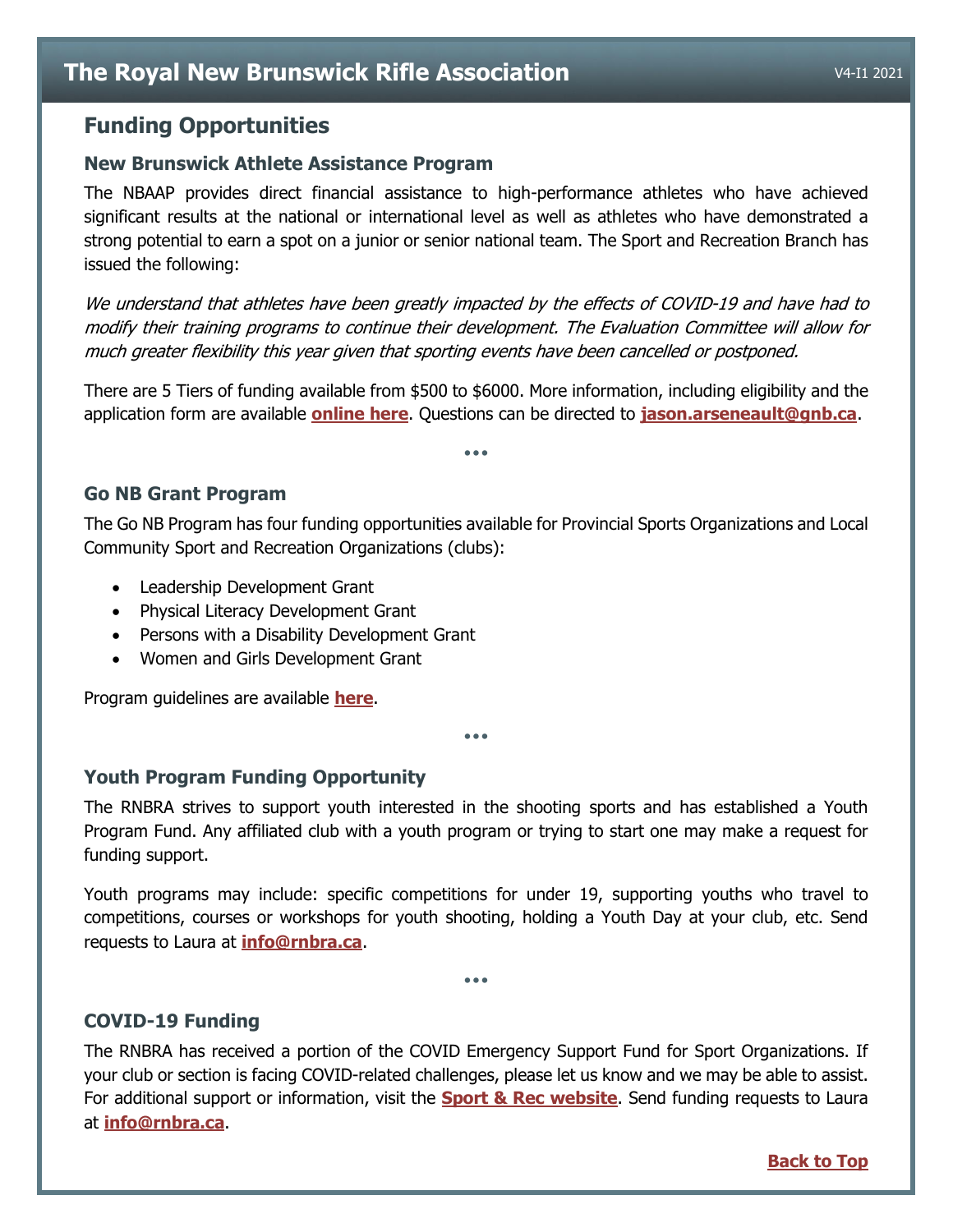## <span id="page-3-0"></span>**SFC Coast to Coast Championship**

#### **<https://sfc-ftc.ca/CTCC>**

Participation is free! Choose when to shoot and submit your score online.

Events are spread over the different weeks of a month. Each participant must choose when they will do their match during the week. Note that because of Covid restrictions, if you cannot shoot your match during the official week, SFC are accepting scores until the last day of each month. You can submit individual or multiple shooters results in one form.

Results will be posted in the Championship score system and also in the classification system for Pistol and Rifle. You can use a Scatt System and submit your score. Scatt F-Coefficient has to be set at 55 for air rifle and 45 for all other type of rifles. In pistol events, make sure your F-Coefficient value is set to 15 for air pistol and 30 for all other events.

**Week**

|              | Week           |                   |                        |               |
|--------------|----------------|-------------------|------------------------|---------------|
|              |                |                   |                        |               |
| Pistol       | Air Pistol     | Sport Pistol      | Rapid Pistol           | Free Pistol   |
|              | CND 900 Pistol | Centerfire Pistol | <b>Standard Pistol</b> |               |
| <b>Rifle</b> | Air Rifle      | <b>ISSF Prone</b> | ISSF <sub>3P</sub>     | Hunting Rifle |
|              |                | Sporting Prone    | Sporting 3P            |               |
| Shotgun      | <b>Skeet</b>   | Trap              |                        |               |

#### **[Back to Top](#page-0-0)**

## <span id="page-3-1"></span>**FAQ of the Month: How Large are the Forces on a Scope Mount?**

Rifle scopes are generally held in position on the rifle action by 2 scope rings. The scope rings are designed to hold the scope firmly in place relative to the bore line of the barrel. The scope rings must resist the recoil force of the scope. This recoil force is large and it depends on the weight of the rifle and the weight of the scope.

For example, a 308 hunting rifle has a weight of 7.8 lbs and it is fitted with a scope weighing 1 lb. The force of recoil acting the rifle and scope combined is the chamber pressure multiplied by the crosssectional area of the bore:

60,000 psi ⅹ 0.074 in<sup>2</sup> = 4,400 lbs.

This force accelerates the rifle and scope at a rate of 500 g's. The rings are responsible for accelerating the scope at this rate which requires 500 lbs force (500 g's produces a force 500 times weight of the scope). There are 2 rings and they have to share this force but they do not share it equally.

Another example, a 308 F-Class rifle has a weight of 15.6 lbs and a scope with a weight of 2.6 lbs. The force of recoil is 5300 lbs and the acceleration is 300 g's. This is less than the hunting rifle because the F-Class rifle is twice the weight. But the scope is nearly 3 times the weight of the hunting scope and the force required to hold the scope in position during recoil is 780 lbs.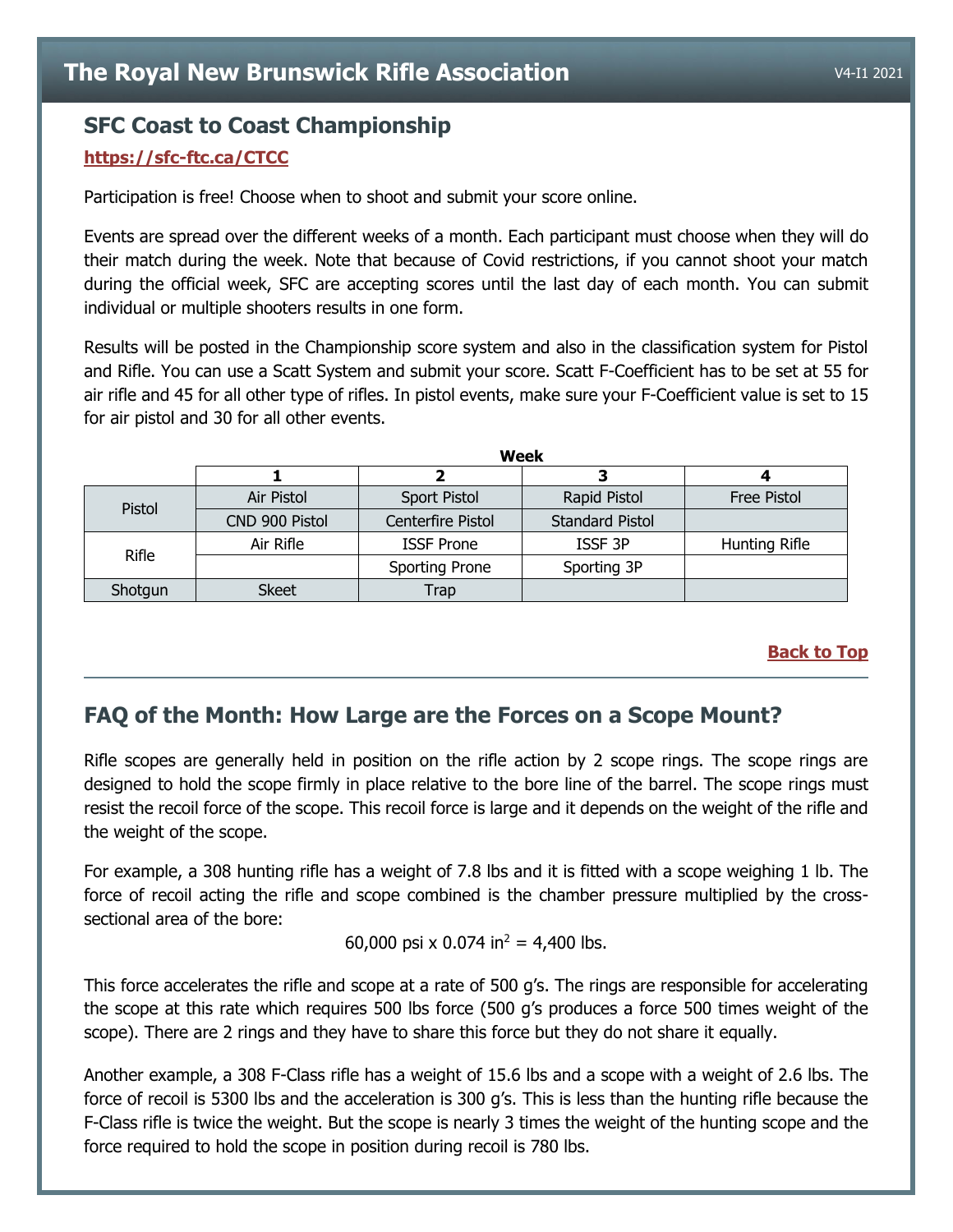It is a lot of force and one has to wonder if the rings can provide that force without slipping on the dovetail mount or picatinny rail. Consider the F-Class rifle which has 2 rings that are held in place with 1/4" cross bolts torqued to 65 in-lbs. Each bolt would exert a clamping force equal to 1300 lbs. How much resistance to recoil this clamping force can generate depends on the angle of contact with the dovetail or rail and the coefficient of friction. I tested this directly by torquing the ring cross bolt to 65 in-lbs and positioning the cross bolt in the rearward position of the picatinny rail slot. I then delivered a sharp blow with a  $\frac{1}{2}$  lb rubber mallet acting through a wooden dowl. The ring moved all the way to the front of the slot. My conclusion is that the rings can move during recoil.

When mounting a scope, we generally move the cross bolt on the front ring of the scope fully forward in the rail slot in anticipation that it will slide forward. But the above suggests that you should also move the rear cross bolt fully forward in the rail slot to avoid having the scope tube resist the movement of the rear scope ring. If the rear scope ring were to slide relative to the front ring it would cause internal stresses in the scope that can affect the reticle position on the target. Even a few  $1/1000<sup>th</sup>$  of an inch of distortion of a high magnification scope tube



can move the reticle by a minute of angle. That may not be significant for a hunting rifle but a minute of angle movement in the point of impact would render a F-Class rifle uncompetitive.

You can learn how sensitive a scope is to distortion of the tube by mounting your scope with a bore sighter in place. Tighten the front cross bolt first and then gradually tighten the rear cross bolt while watching the reticle. Even with high quality rings and rail it will move by 1 moa. For a typical hunting rifle set up the reticle can move 4 moa or more.

Good Shooting, Gordon Holloway

#### **[Back to Top](#page-0-0)**

## <span id="page-4-0"></span>**Workshops**

There are several workshops offered by the RNBRA that are available to shooting clubs upon request. Currently there is one on load development and one on fullbore shooting. For more information on these courses or to arrange one at your club, contact Laura at **[info@rnbra.ca](mailto:info@rnbra.ca?subject=Newsletter-Workshop)**.

Are you interested in developing your own workshop? The RNBRA may be able to help with funding, organizing and development. Send ideas to Laura at **[info@rnbra.ca](mailto:info@rnbra.ca?subject=Newsletter-Workshop)**.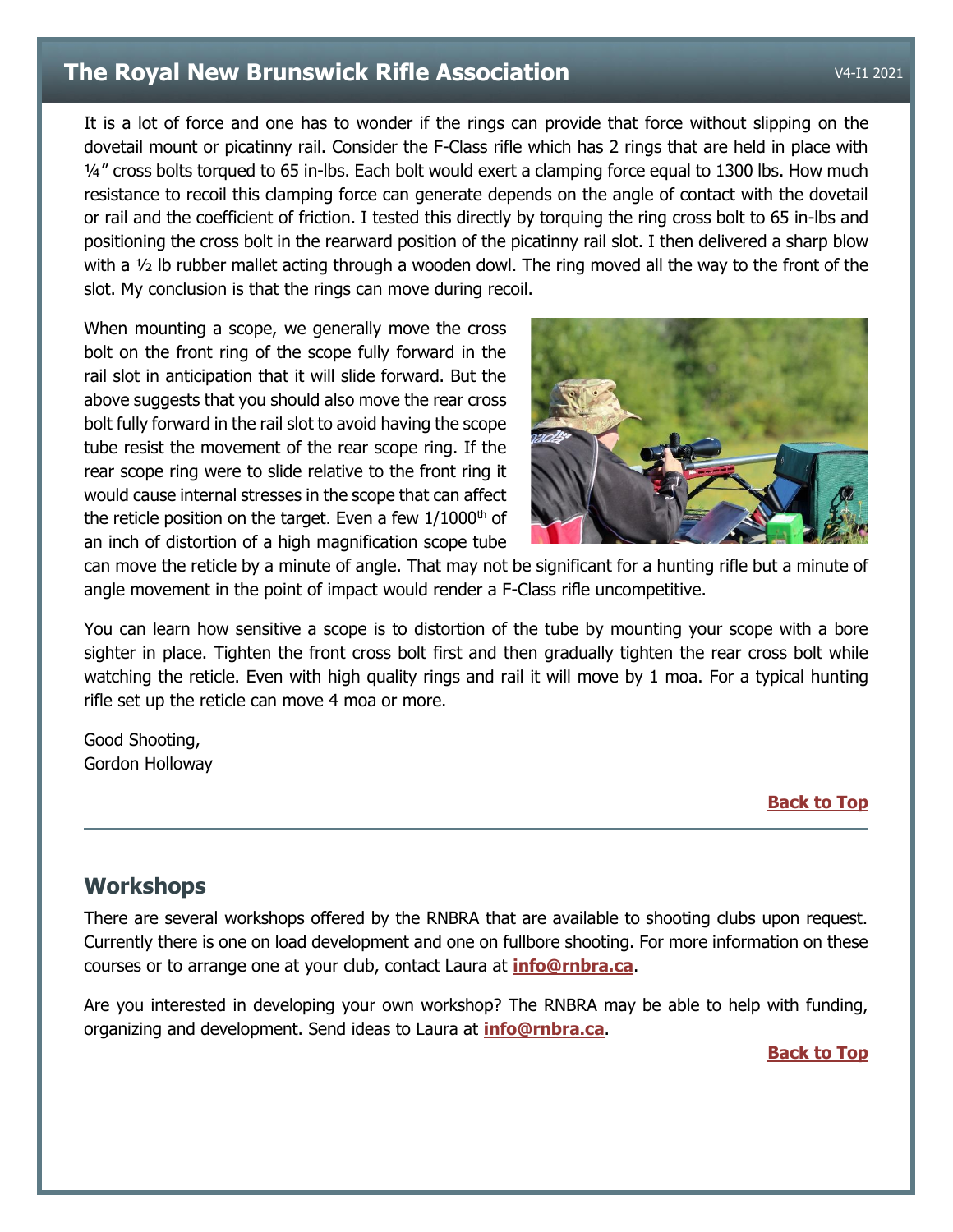# <span id="page-5-0"></span>**NCCP Online Coach Education Opportunities Spring 2021**

Below are CoachNB's upcoming courses in April, May, and June. All courses listed below are delivered online through the Adobe Connect and/or Zoom platforms. There will be a full round of Competition Introduction courses in French this Spring, through a partnership with Quebec. Please note the course languages per event in the list below.

## **English Workshops**

Competition Introduction courses: NCCP Make Ethical Decisions: **[Sunday April 18, 6-10 pm](https://thelocker.coach.ca/event/registration/5595)** NCCP Make Ethical Decisions: **[Sunday May 16, 6-10 pm](https://thelocker.coach.ca/event/registration/5597)** NCCP Make Ethical Decisions: **[Sunday June 13, 6-10 pm](https://thelocker.coach.ca/event/registration/5600)**

Competition Development courses:

NCCP Psychology of Performance: **[Monday April 19 & Friday April 23 \(6-9:30 pm\)](https://thelocker.coach.ca/event/registration/5603)** NCCP Developing Athletic Abilities: **[Wednesday May 12 & Thursday May 13 \(6-9:30 pm\)](https://thelocker.coach.ca/event/registration/5598)** NCCP Prevention & Recovery: **[Monday May 17 & Tuesday May 18 \(5:30-9:30 pm\)](https://thelocker.coach.ca/event/registration/5604)** NCCP Manage a Sport Program: **[Wednesday May 19 \(6-10 pm\)](https://thelocker.coach.ca/event/registration/5599)** NCCP Managing Conflict: **[Monday June 7 \(6-10 pm\)](https://thelocker.coach.ca/event/registration/5606)**

Core Training for Coach Evaluators: **[Wednesday April 21 & Thursday April 22 \(6:00-9:00 pm\)](https://thelocker.coach.ca/event/registration/5596)**

## **Livraison Français**

Modules compétition-introduction:

PNCE Enseignement et apprentissage: **[le 6 mai \(17h00-21h00\) et le 13 mai](https://thelocker.coach.ca/event/registration/5686) (17h00-19h00)** PNCE Habiletés mentales de base: **[le 13 mai \(20h00-21h00\) et le 20 mai \(17h00-21h00\)](https://thelocker.coach.ca/event/registration/5688)** PNCE Prise de décisions éthiques: **[le 27 mai \(17h00-21h00\)](https://thelocker.coach.ca/event/registration/5689)**

PNCE Élaboration d'un programme sportif de base: **[le 3 juin \(17h00-21h00\) et le 10 juin](https://thelocker.coach.ca/event/registration/5691)  [\(17h00-19h00\)](https://thelocker.coach.ca/event/registration/5691)**

PNCE Planification d'une séance d'entraînement: **[le 10 juin \(19h00-21h00\) et le 17 juin](https://thelocker.coach.ca/event/registration/5690)  [\(17h00-21h00\)](https://thelocker.coach.ca/event/registration/5690)**

Questions can be directed to Ashleigh Milani, Manager of Coaching Education, at **[ashleigh@coachnb.ca](mailto:ashleigh@coachnb.ca)**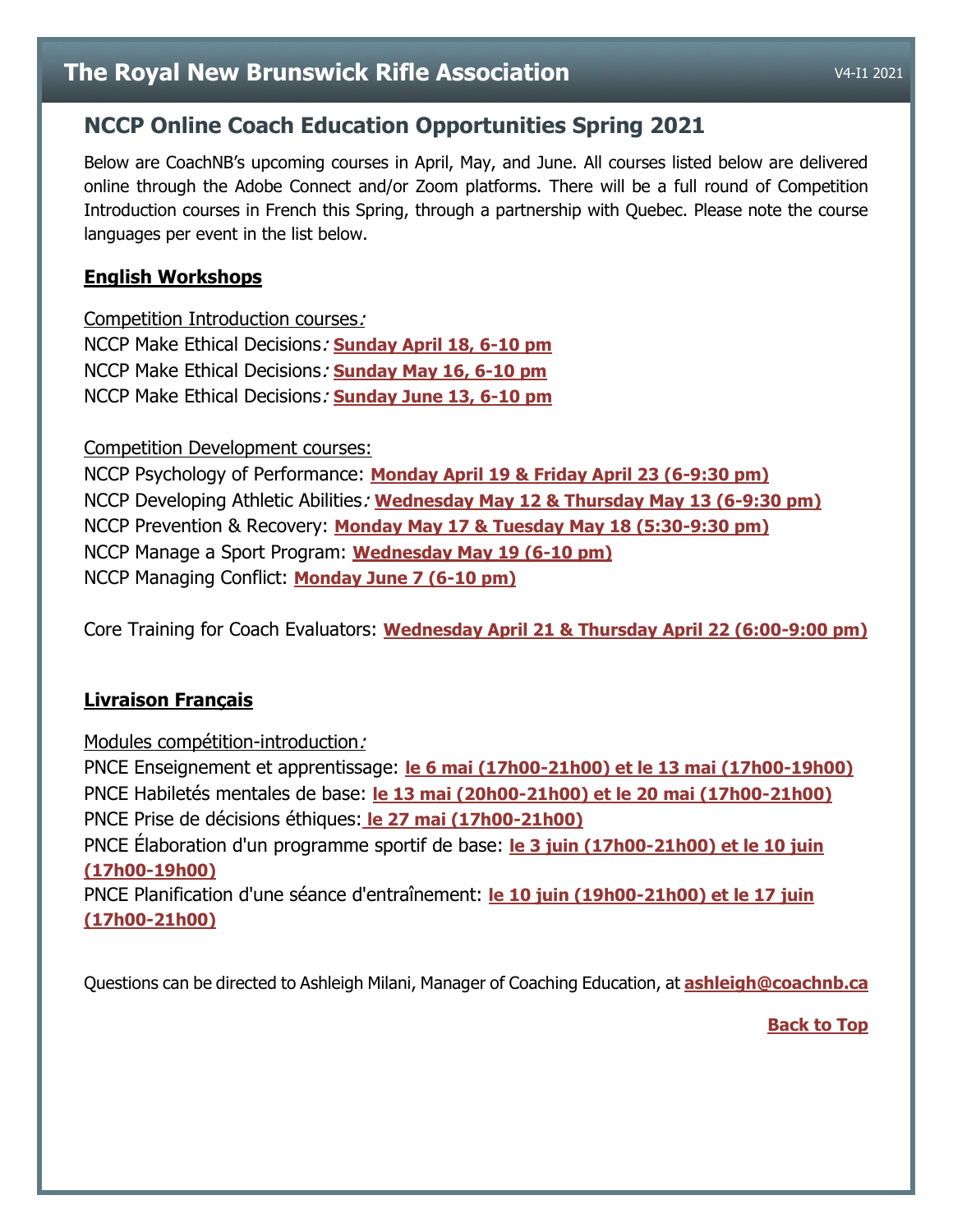## <span id="page-6-0"></span>**Shooting Schedules**

A tentative IPSC-NB schedule for the 2021 season is available online **[here](https://drive.google.com/file/d/14oGfIh0O3hePvYULaRhm1N4liuSBaNTP/view?usp=sharing)**. This is a tentative schedule, as it is inevitable that other matches or training may be added during the season and may also be cancelled. Always keep an eye out for emails. Note that the national championships are not on the schedule as the decision will be made in May by IPSC Canada if cancelled.

A reminder that you must have renewed your IPSC-NB membership before registering for a sanctioned match, so if you haven't already done so, please renew as soon as possible. For more information, visit **[www.ipscnb.org](http://www.ipscnb.org/)** or email **[ipscnewbrunswick@gmail.com](mailto:ipscnewbrunswick@gmail.com)**.

The 2021 Fullbore shooting schedule has been posted on the Fullbore website. Please sign up for emails so you don't miss any last-minute updates: **[rnbrafullboreblog.weebly.com/schedule.html](https://rnbrafullboreblog.weebly.com/schedule.html)**

•••

#### **[Back to Top](#page-0-0)**

# <span id="page-6-1"></span>**CFO Update**

A spring 2021 update was emailed to NB Shooting Clubs & Ranges regarding range inspections for 2021 and the cancellation of the Shooting Clubs / Shooting Ranges workshop offered by the NB Provincial Firearms Office. It is available online **[here](https://drive.google.com/file/d/1cyQNemvnOtt63XkVbfH2UQgxwATQv6lz/view?usp=sharing)** in English and French.

#### **[Back to Top](#page-0-0)**

## <span id="page-6-2"></span>**Courses**

The RNBRA offers a course for training and certification of Range Safety Officers (RSO). An RSO is required every time two people or more people are using a range.

An Action Pistol course is available that teaches:

- Holster use with a pistol
- Range safety
- Engaging multiple targets
- Loading & reloading while stationary and moving
- Shooting while moving

Clubs are using this course for shooting on their home ranges.

RNBRA Certificates are issued for every completed course. For information on courses, contact us at **[info@rnbra.ca](mailto:info@rnbra.ca?subject=RNBRA%20Courses)**.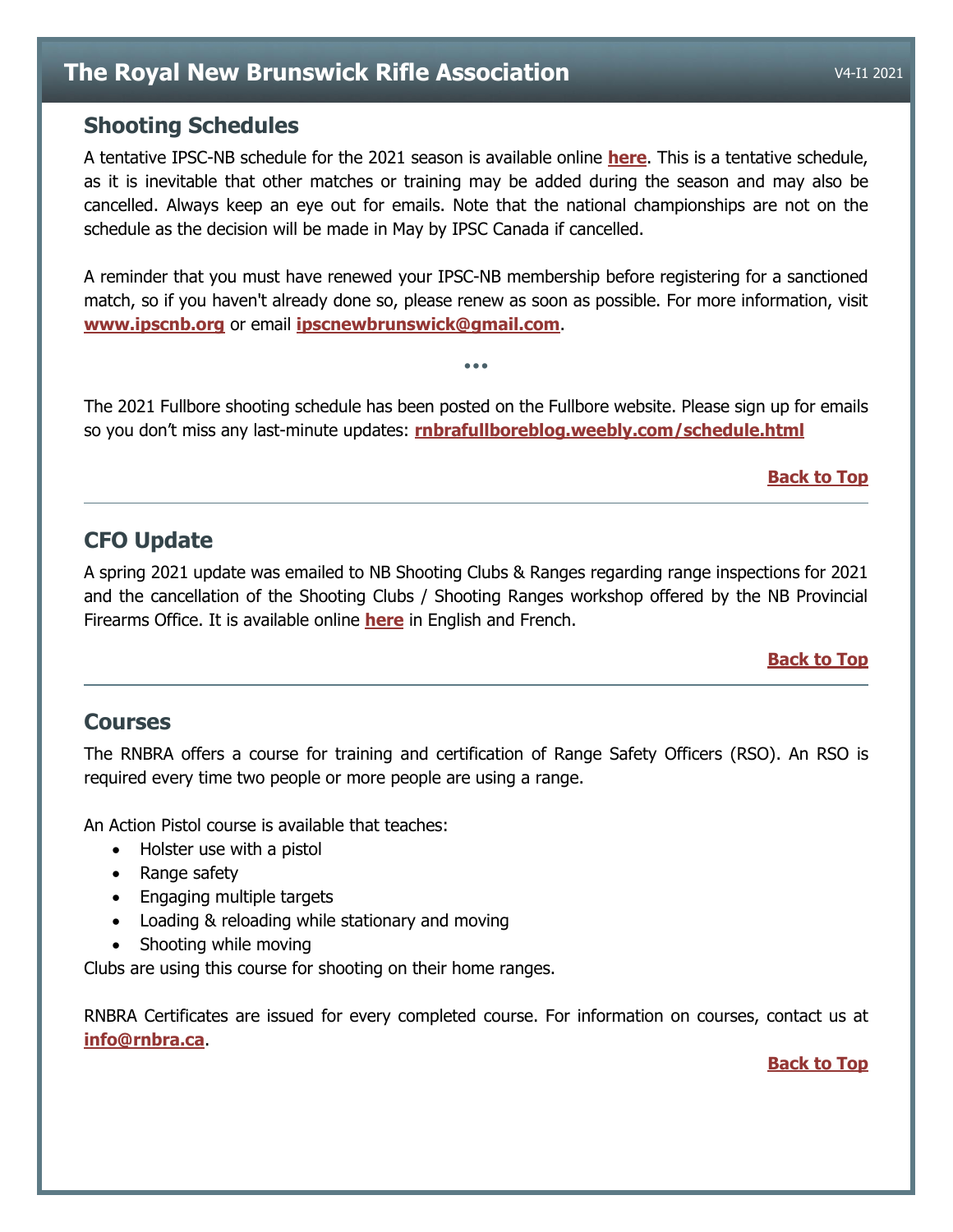# <span id="page-7-0"></span>**Call for Nominations for the Governing Board 2021-2022**

The RNBRA Nominating Committee hereby calls for nominations for the following positions to stand for election at our next Annual General Meeting to be held in October 2021:

President 1st Vice President 2nd Vice President Three (3) Directors-at-Large Honorary Life Members (if any)

For the officer positions, we will accept nominations signed by two regular RNBRA members in good standing. (See below regarding Honorary Life Members). A biographic sketch of each nominee and a statement of the nominee's willingness to serve if elected shall be provided with each nomination. It is the responsibility of the nominator and the seconder to provide this required information.

Email may be used for all nominations.

#### **Deadline for submissions will be 10:00pm August 31st, 2021.**

Regarding any nominations for Honorary Life Members, we call your attention to Article 11.1.3 of our By-Laws:

"Any nomination for Honorary Life Membership shall be made by the Nominating Committee or shall be made over the signatures of five regular members in good standing and forwarded to the Chairperson of the Nominating Committee within the established timeframe. Such nomination shall be accompanied by a biographical sketch of the nominee indicating why the nominee should be so honored. Nominations for Honorary Life Memberships shall be very selective and infrequent."

Please email all nominations to: **[dicknval@bellaliant.net](mailto:dicknval@bellaliant.net?subject=RNBRA%20Nomination)**

Sincerely,

Dick Platt, Nominating Committee Chair

Paul Plume, Nominating Committee Member

**[Back to Top](#page-0-0)**

# <span id="page-7-1"></span>**Quick Contacts & Links**

Benchrest: **[newbrunswick-benchrest.blogspot.com](http://newbrunswick-benchrest.blogspot.com/)**

Fullbore & PRS: **[rnbrafullboreblog.weebly.com](https://rnbrafullboreblog.weebly.com/)**

Practical Pistol: **[www.ipscnb.org](https://www.ipscnb.org/)**

Dominion of Canada Rifle Association: **[www.dcra.ca](https://www.dcra.ca/)**